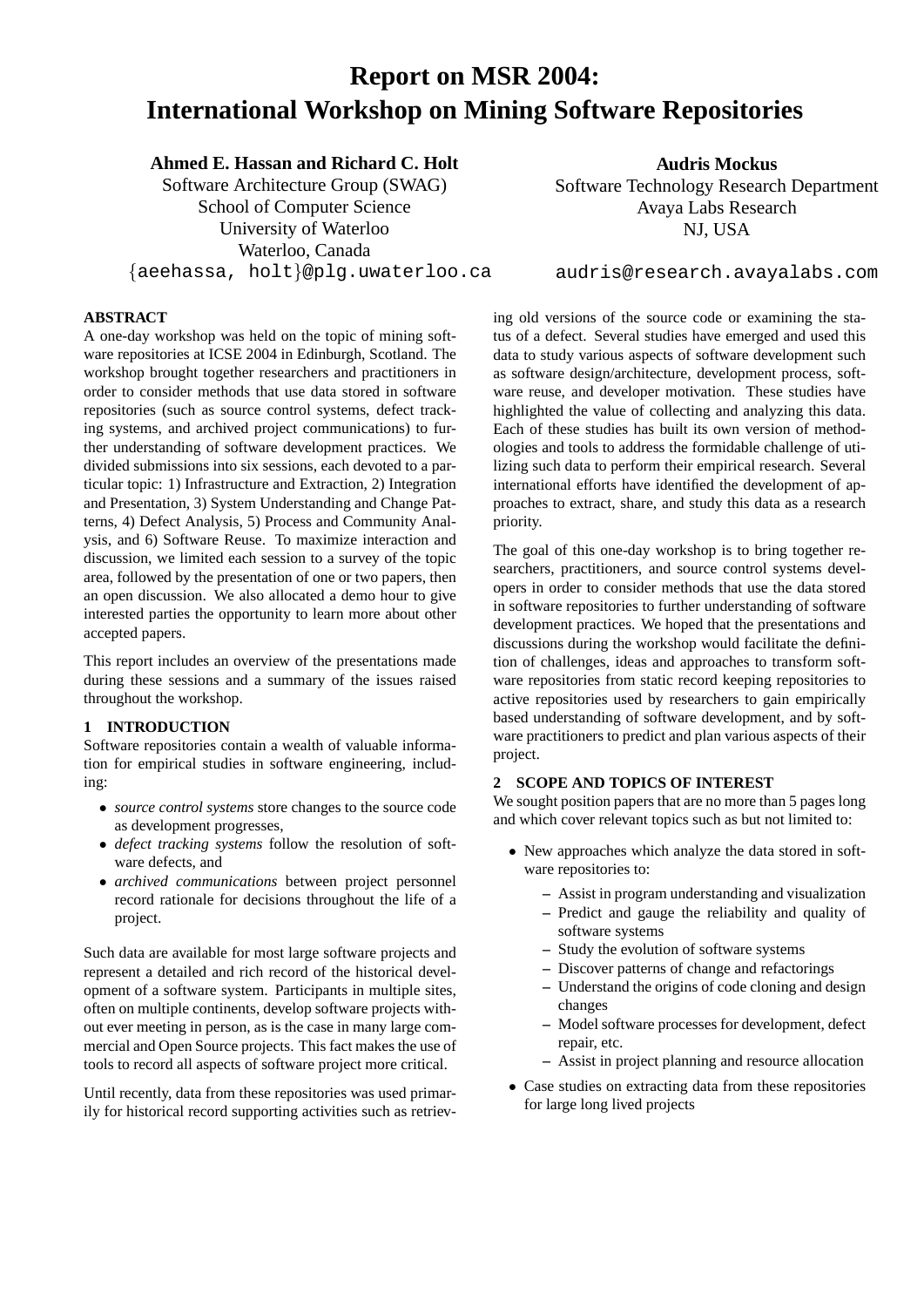- Proposals for common exchange formats, meta-models, and infrastructure tools to ease the sharing of the extracted data and to enable reuse and repeatability of results throughout the research community
- Suggestions for particular large software repositories to be shared among the community for research evaluation and benchmarking purposes
- Approaches to integrate data between repositories and with other software project data such as static or dynamic analysis data
- Requirements and guidelines for users and developers of source control systems to ease the analysis of the stored historical data

# **3 WORKSHOP FORMAT**

We received 38 submissions from 14 countries. Papers were reviewed by the workshop's program committee in terms of their relevance to the aims of the workshop and their technical content. Due to the large number of submissions, submitting authors were asked to assist in the reviewing process as well. We selected 26 papers for publication in the workshop's proceedings. Four papers were invited to a special issue of the IEEE transaction on Software Engineering on mining software repositories. Accepted papers were posted on the workshop's web site prior to the workshop at:

http://msr.uwaterloo.ca

The workshop program was broken into six sessions, each devoted to a particular topic:

- Infrastructure and Extraction,
- Integration and Presentation,
- System Understanding and Change Patterns,
- Defect Analysis,
- Process and Community Analysis,
- Software Reuse.

To maximize interaction and discussion, we limited each session to the presentation of one or two papers, followed by a survey of the topic area, then an open discussion. We also allocated a demo hour to give interested parties the opportunity to learn more details about other accepted papers. A wrap-up session at the end of the day established goals for further research in the area of mining software repositories

The organizers chose papers to be presented that could serve as the basis for fruitful discussions. Presenters were asked to keep their presentations short to ensure ample discussion time. A discussion leader was assigned for each topic to provide a (10-15 minutes) critical review of the key concepts in the topic area, notably those concepts given in the accepted papers on the particular topic, with emphasis on what is good or promising and what is weak or doubtful. Presenters were asked to coordinate with their discussion leader ahead of time to avoid repetition.

Authors in the topic area were encouraged to assist their discussion leader by participating actively in the discussion. In particular, they were asked to raise and elucidate key issues. We hoped this would lead to lively open discussions.

# **4 WORKSHOP SESSIONS**

We now give an overview of the presentations and elaborate on the issues raised in each session of the workshop. Papers and presentations for each session are available online at the workshop's web site.

# **Session 1: Infrastructure and Extraction**

The Infrastructure and Extraction session focused on the engineering challenges related to the infrastructure and tools needed for recovering useful data from software repositories. The discussion leader for this session was Daniel German from the University of Victoria, Canada. German described the extraction phase as the "*dirty work*" that must be done with a purpose in mind, otherwise the extracted data will have no value. He highlighted the fact that much of the work in this area is based on repositories from open source projects due to the accessibility of these repositories online.

Papers in this session covered the extraction technique for a variety of software repositories. In addition to papers focusing on source code and bug tracking systems, a paper by Dekhtayar et al. talked about preliminary results from mining textual requirement documents. They cautioned of the risks of mining natural text while highlighting the benefits of augmenting software repositories with natural language text used to develop the software. Another paper by German discussed the benefits of mining source control repositories. These repositories reveal a great deal of information about a project. They uncover the process followed, the evolution of the architecture, and hidden dependencies among files in a project. A paper by Howison and Crowston cautioned of the perils and pitfalls of mining project data available online. The paper outlined practical lessons gained from spidering, parsing and analysis of SourceForge data.

Two papers were presented in this session - one by Gasser et al. and another by Zimmermann and Weißgerber. Gasser et al. drew attention to a new challenge faced by empirical studies; whereas previous studies suffered from lack of data, current studies face challenges dealing with enormous amounts of freely available data from easily accessible repositories online such as forums, code, and bug reports repositories. There exists no simple means for assembling this data under common access points to enable collaborative research. There exists no frameworks for comparative and longitudinal research. The paper identified several common needs and recommendations for the design of a shared research infrastructure in order to encourage comparative and collaborative work in the field. A presentation by Zimmermann discussed an example of a technique used to clean up source control data (stored at the line level) to permit fine grained analysis (at the function level). Similar techniques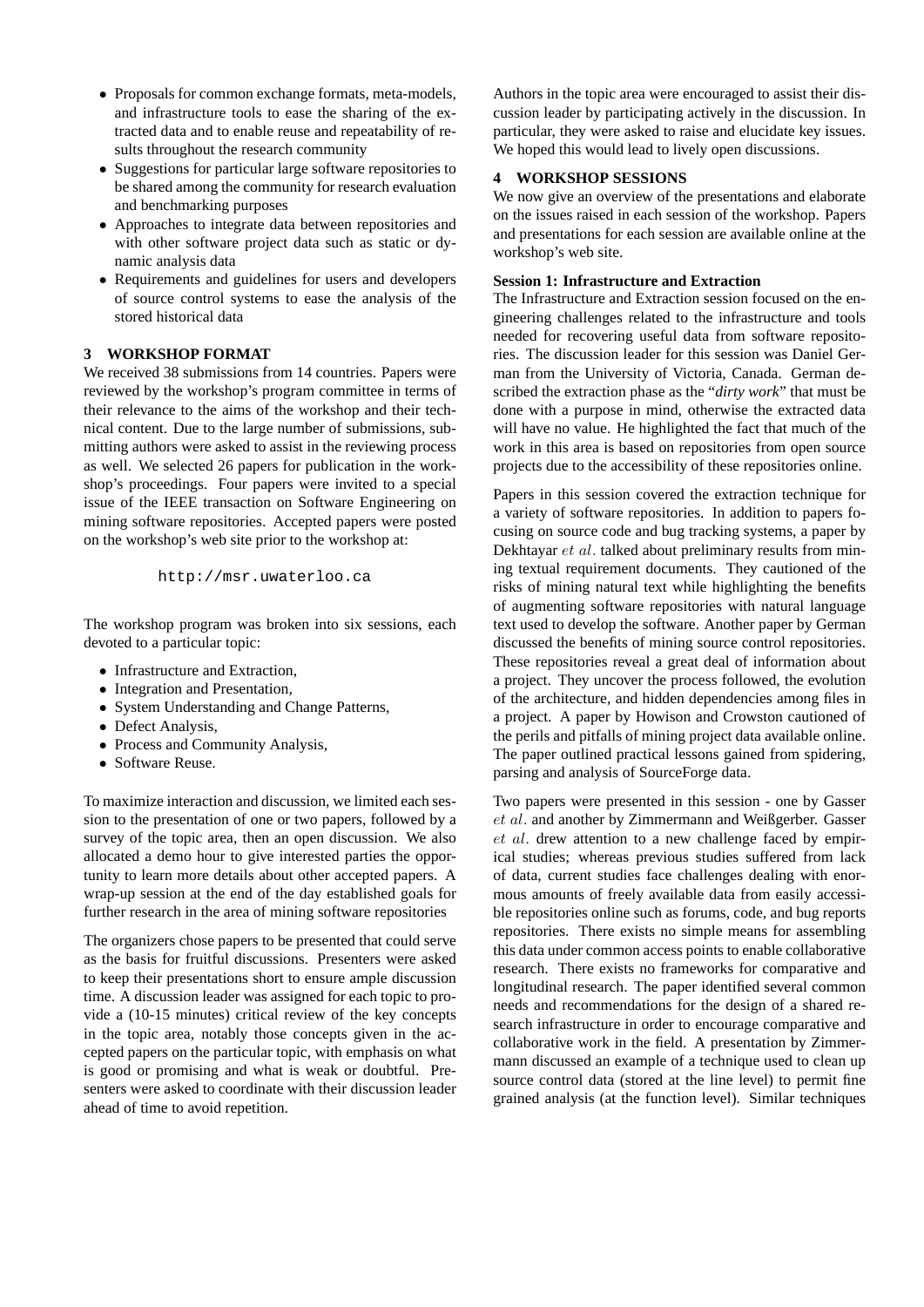have been implemented independently by a number of researchers.

The discussions in this session focused on the risk associated with mining repository data and the unknown quality of the recovered data. Participants felt that the data extraction process plays a central and a critical role in all the topic areas in MSR. The quality of the extraction should be compared possibly through community defined benchmarks. Some participants proposed attaching statistical quality metrics to derived data from software repositories in order to give an indication of the quality of the extracted data to its potential users. Furthermore, participants felt that having standardized extractors to be shared across the community would permit others to join in the analysis and study of data derived from software repositories by reducing the entry barrier and making the stored data more accessible.

#### **Session 2: Integration and Presentation**

The Integration and Presentation session focused on techniques for integrating mined data from various historical sources. The session also covered the approaches to visualize and present the results derived from the mined data. The discussion leader for this session was Katsuro Inoue from Osaka University, Japan. Inoue presented the objectives of the research described in the four papers in this session. Inoue covered the approaches used by each paper, while commenting on the strength and weakness of each approach. Approaches by Ohira et al. and Alonso et al. suggested the integration of recovered data and their storage of in database systems using standardized schemas to permit the usage of traditional database mining infrastructure. Papers by Robles et al. and Liu et al. showed simple metric plots and summarization tables that are derived from CVS data.

The paper by Liu *et al.* was presented in this session. The paper described the results of a case study that monitored the usage of CVS systems by students in a software engineering course at the University of Alberta, Canada. A system called JReflex is developed to assist instructors in tracking the progress of the students in the development of a term project. The goal of the system is to help instructors understand how students interact, and to find out if there is any correlation between their grades and the nature of their collaboration patterns. A good understanding of these factors will allow instructors to direct their attention to potential problem areas and teams early in the course.

The discussions in this session focused on the scalability of data presentation approaches. Most papers focused on simple visualization and more elaborate visualizations were not investigated. Participants suggested the need for more case studies to determine the most suitable visualizations for particular tasks. Also, participants discussed the feasibility of using databases to store the recovered data in order to permit the adoption of traditional data mining techniques. Furthermore, standardized exchange formats (through databases or XML schemas) would ease the sharing of data between researchers in the community but might cause additional translation overhead during analysis of the data.

### **Session 3: System Understanding and Change Patterns**

The System Understanding and Change Patterns session focused on approaches to use the patterns of usage, change and refactorings to assist in future development. The session also covered approaches to visualize and present the results derived from the mined data. The discussion leader for this session was Annie Ying from IBM Research. Ying described the wisdom and knowledge that exists in software repositories and how such information can be used to support program understanding. A paper by Van Rysselberghe and Demeyer described mining source control repositories for Frequently Applied Changes (FAC). These FACs could be used to guide software developers as they maintain large systems instead of depending on their gut feelings and experience. Papers by Sayyad Shirabad et al. and Ying et al. reported results on techniques for recovering dependencies between software artifacts. The dependencies are later used to assist developers changing the software system by suggesting other software artifacts that should be changed. A paper by El-Ramly and Stroulia proposed mining software usage data to discover interesting patterns of user activities from system-user interaction traces. These interaction patterns are used to assist in reengineering legacy systems to web based application or to personalize legacy systems.

A paper by Godfrey et al. was presented in this session. The paper briefly outlined four types of studies that were conducted by the authors to understand various aspects of a software system's evolutionary history. Each study involved detailed examination of facts extracted from a variety of source artifact repositories. A set of tools were developed to aid in the extraction, abstraction, and comprehension processes. The presentation highlighted the main challenges faced by the authors in these studies. The authors had to deal with a large amount of data using research tools which are usually slow un-optimized prototypes and may not be robust enough therefore requiring handholding.

The discussions in this session focused on the granularity of the data stored in software artifacts. In many cases information about the software system is stored at the file level (for example, CVS tracks changes at the file level). To report results at a higher granularity such as functions, further analysis is required. Furthermore, the higher the level of granularity, the more data that must be processed and studied during the analysis. Automating the analysis is likely to help in the successful adoption of tools that mine software repositories, since it will reduce the required human efforts.

#### **Session 4: Defect Analysis**

The Defect Analysis session focused on modeling defects and software reliability through mined data from software repositories The discussion leader for this session was Thomas Ostrand from AT&T labs. Ostrand covered briefly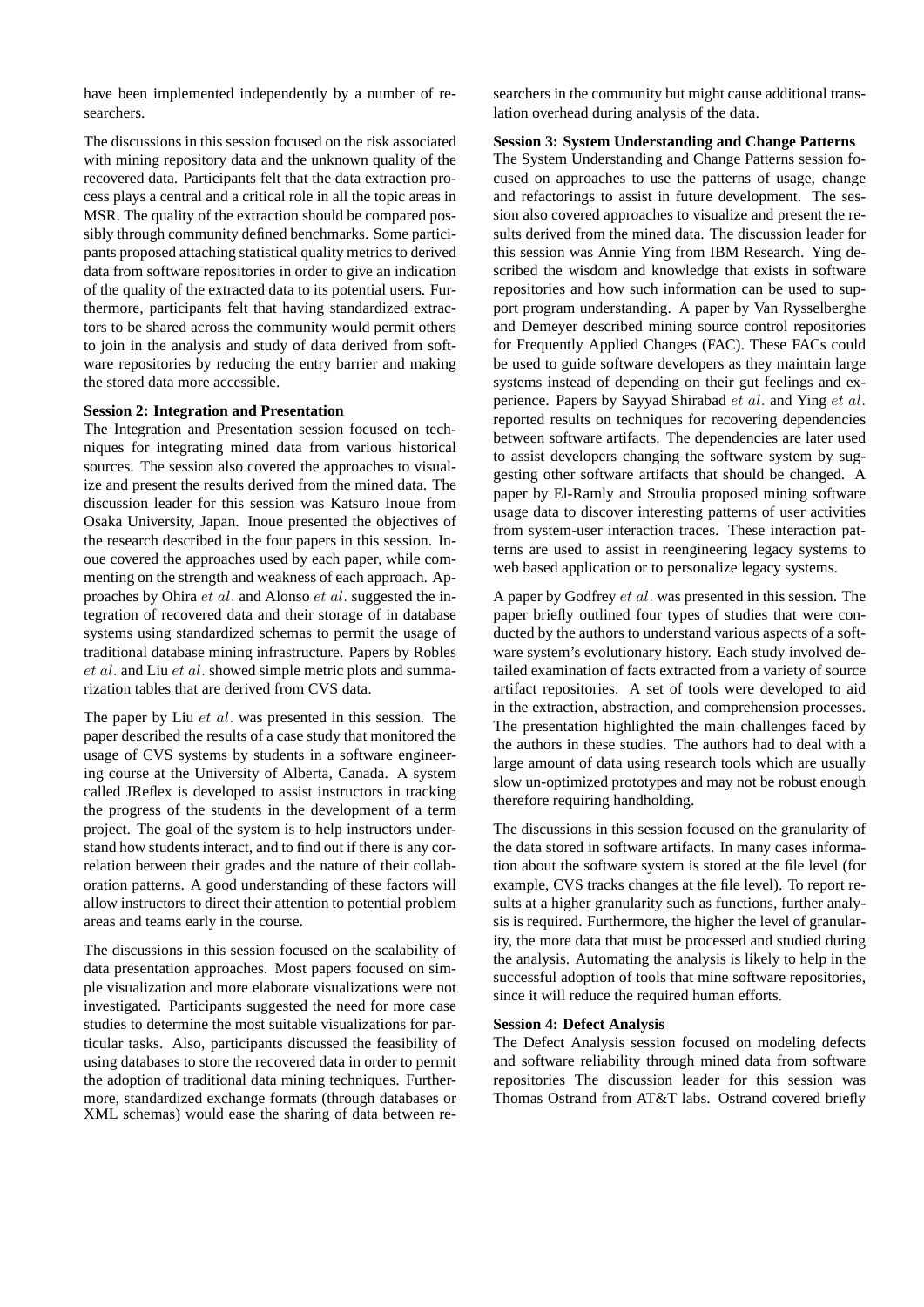the papers in this session which focused on a variety of aspects surrounding the reliability of large software systems. A paper by Sandusky et al. proposed visualizing the relations between bug reports by creating bug report networks which show the relation between bugs. Such networks give some insight in the strategies used to resolve bugs in large open source projects. A paper by Menzies et al. showed that code and defect logs could be combined to build models to assist developers in allocating testing resources. The paper indicated that static code metrics are not sufficient in predicting the reliability of a software system. The idea of combining static metrics and change/defect history to develop better fault predictors was explored in another paper in this session by Ostrand and Weyuker.

Two papers were presented in this session - one by Purushothaman and Perry, and another by Williams and Hollingsworth. Purushothaman and Perry reported on a study investigating the risk associated with one-liner small changes using data from a large long lived telephony system. The study revealed that there is less than 4 percent probability that a one-line change will introduce an error in the code and that nearly 10 percent of all changes made during the maintenance of the software under consideration were one-line changes. Williams and Hollingsworth described a method of creating tools to find bugs in software. Their method is driven by the analysis of previous bugs. By identifying patterns that have resulted in previous bug fixes, the authors could improve the false positive rate of static checkers.

Discussions in this session focused on the potential benefits of building models that make use of characteristics of previous source code change to predict bugs instead of simply using static complexity measures. Results reported in papers in this session along with recent research results are good indicators of the benefits of enriching reliability models with change history information.

## **Session 5: Process and Community Analysis**

The System Process and Community Analysis session focused on mining software repositories to gain insight into software development team organization and structure. The discussion leader for this session was Chris Jensen from the University of California, Irvine, USA. Jensen highlighted the benefits of performing social network analysis to discover how software development takes place in large projects such as open source ones. A paper by Jensen and Scacchi recovering a task-oriented view of the process followed by developers to assist them in maintaining large software systems. Another paper by Schneider et al. described a tool called Project Watcher. The tool tracks the local interaction histories between a developer and a development environment. The interaction history could assist in a variety of circumstances,such as the coordination of team activities and identification of code browsing habits.

A paper by Lopez-Fernandez et al. was presented in this ses-

sion. The paper proposed the use of social network analysis for characterizing the interaction between developers in open source projects. Two types of networks were created from mining source control repositories: the committer network and the module network. The committer network has as each vertex a developer (committer). An edge exists between two developers if they both contributed to at least one common module. The module network has as each vertex a module. An edge exists between two modules if they both have a common committer. The paper showed graphs of the module network as it evolved over time for the Apache web server.

The discussions in this session focused on the fact that some interactions cannot be tracked through software repositories as they only contain limited information on the development process (instead approaches such as Schneider et al. may be beneficial). Also, it was pointed out that not all projects use source control systems in the same manner. This fact may complicate the comparison of results between software projects. Finally, the ethical issues surrounding mining software data to determine the productivity of developers was raised and it was pointed out that similar issues are faced by other researchers such as medical researchers.

## **Session 6: Software Reuse**

The Software Reuse session focused on the discovery of techniques to facilitate software reuse in large teams. The discussion leader for this session was Pankaj Garg from Zeesource, USA. Garg emphasized the benefit of software reuse for large software projects. A paper by Garg et al. presented an approach for developers to benefit from multiproject software knowledge. For example, if a component is replaced with another probably better implementation within a project; this knowledge can be shared with all relevant projects. Papers by Yusof and Rana, and McCarey et al. presented information retrieval approaches to assist developers searching for code in large code repositories. These approaches could improve code reuse. Another paper by Amin et al. investigated if the names of classes and method names could be used to assist in locating component for reuse; as developers are likely to choose class, method and variable names that are lexically expressive of the goals of the code.

The paper by McCarey *et al.* was presented in this session. The presentation highlighted the potential for reuse to improve software productivity and pointed out the difficulty of locating components to reuse especially as the size of the component repository grows. A technique based on collaborative filtering was used to recommend components for reuse.

The discussions in this session focused on the large amount of code available online nowadays and the need to build Google like tools to assist in locating components to reuse.

## **5 CONCLUSION**

The six sessions of the workshop have helped in defining the